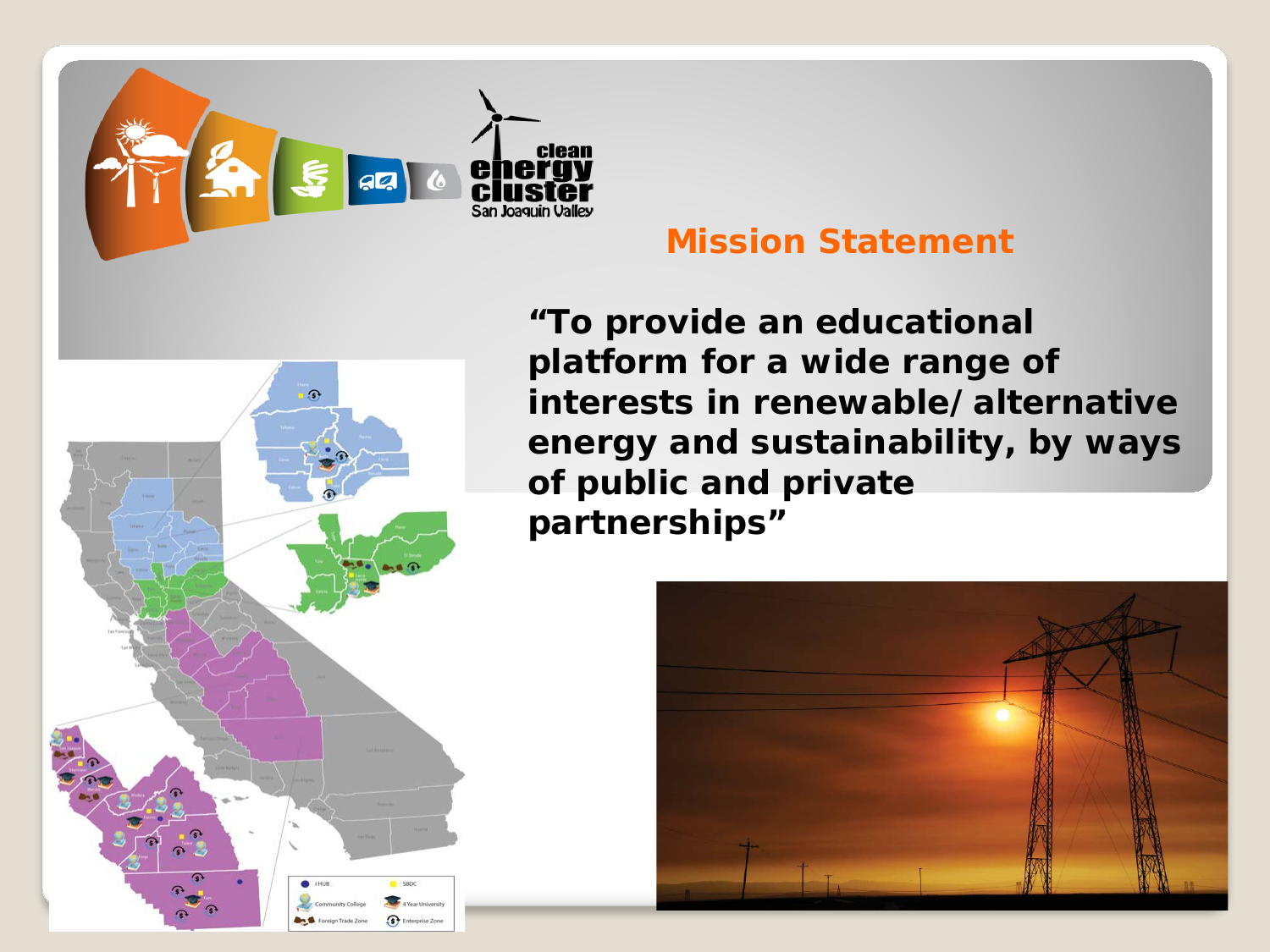

## **Clean Energy Cluster of the San Joaquin Valley**

#### **Leadership**

- **Daryl Baltazar, Chair, Processes Unlimited now Stantec**
- **Mike Dozier, Administrator, Office of Community and Economic Development at Fresno State as part of its Regional Industry Clusters Initiative (RICI)**
- **Website:** www.cleanenergyclustersjv.com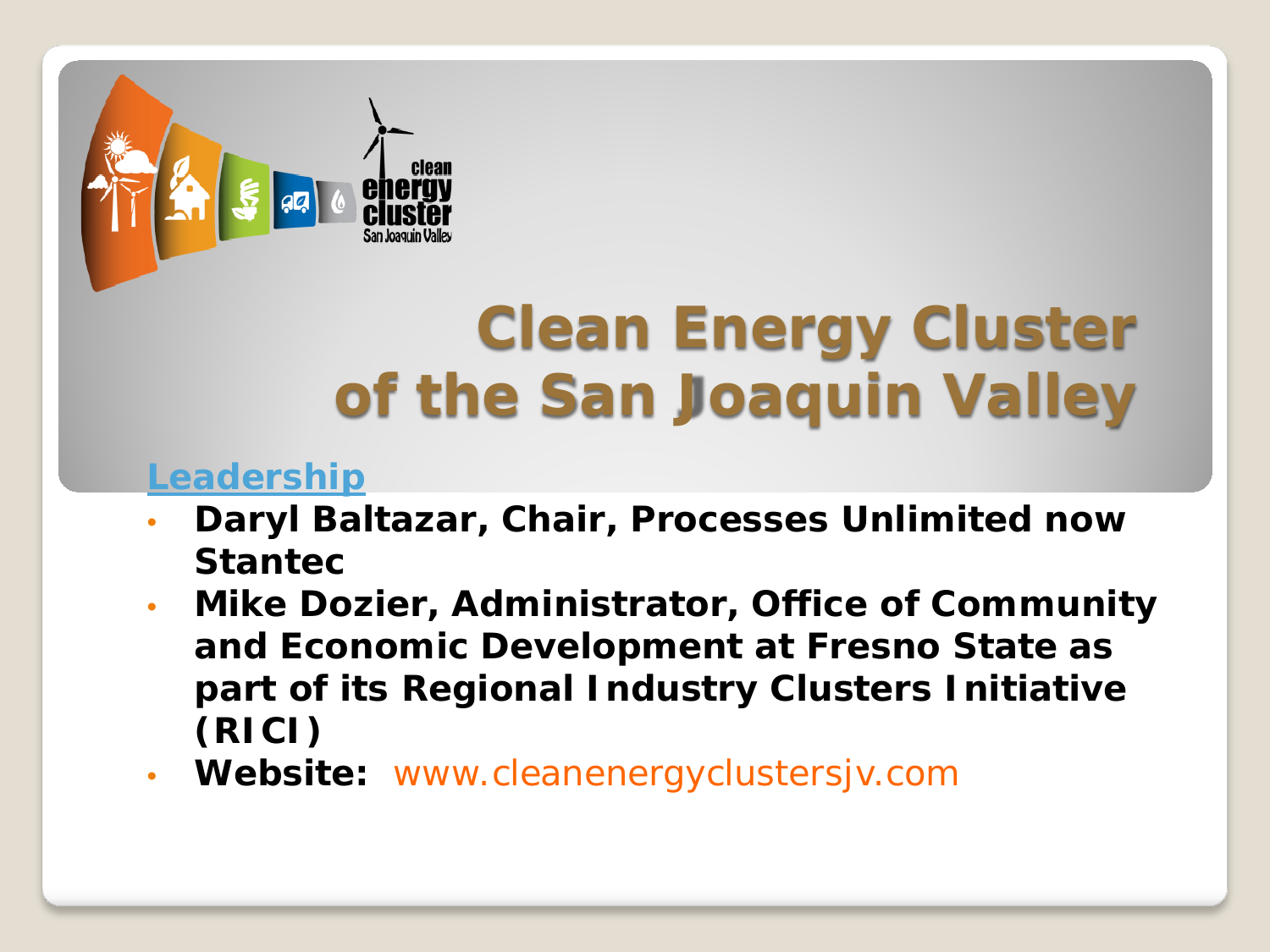# **Champions**

- **Jennifer Baxter, Highlands Energy Solutions**
- **Kevin Flanagan, ThinkWire Energy Services**
- **Frank Henry, CLEAResult**
- **Richard Kalashian, Green Valley Solutions**
- **Ismael Herrera, OCED at Fresno State**
- **Glen Roberts, U.S. Department of Commerce**
- **Helle Petersen, Water, Energy and Technology Center**
- **Joseph Oldham, Local Government Commission**
- **Sanjar Taromi, BioFiltro USA**
- **Joel Wilson, MMR Power Solutions**
- **Ed Taylor, Bank of America**
- **Courtney Kalashian, San Joaquin Valley Clean Energy Organization**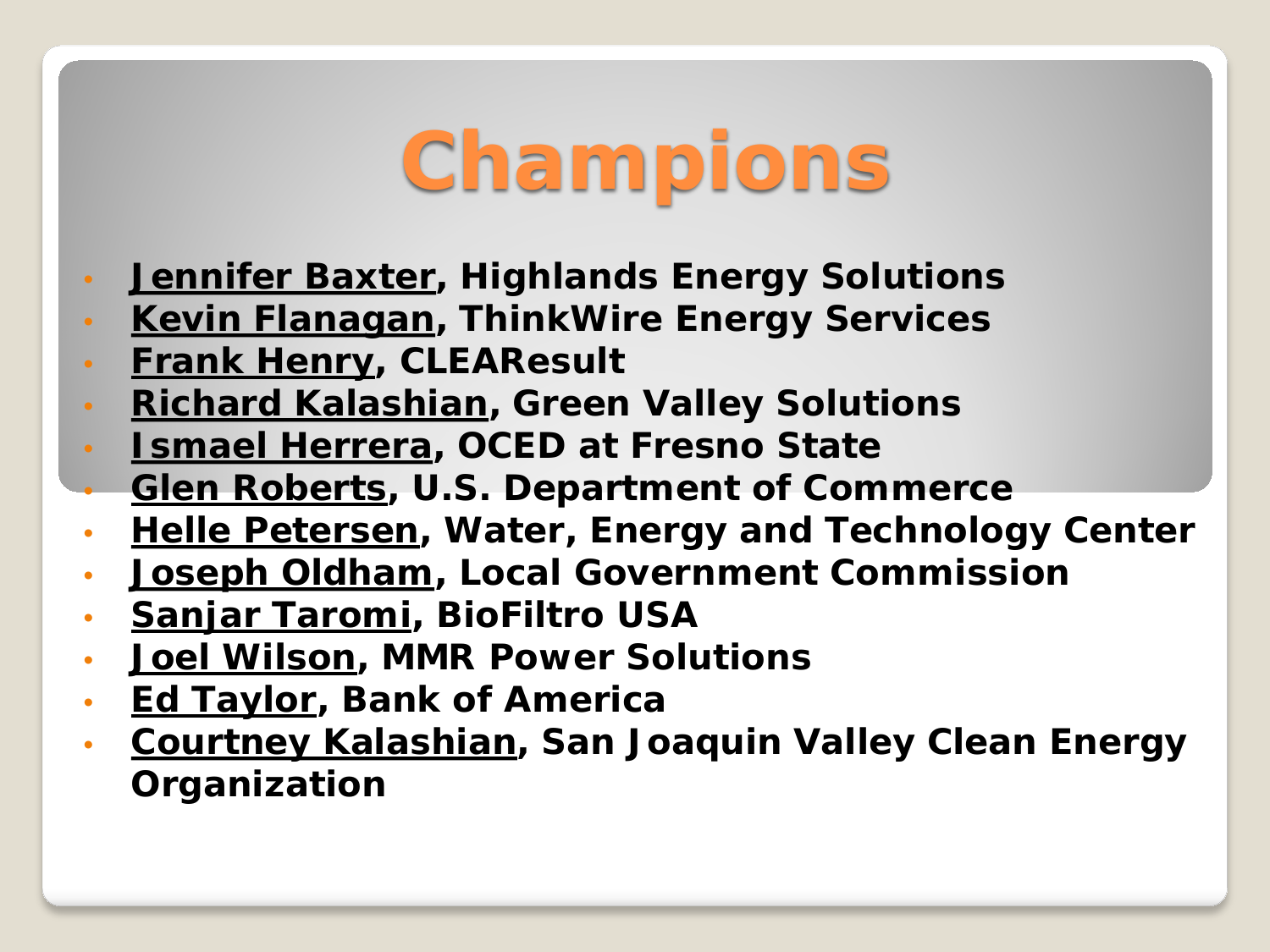## **Past Events**

### **Tulare (August 16, 2013)**

- *Anaerobic Digesters/Case Study, Future of Organic Waste, and Water and Recycle Policies*
- *High School Student Recognition*